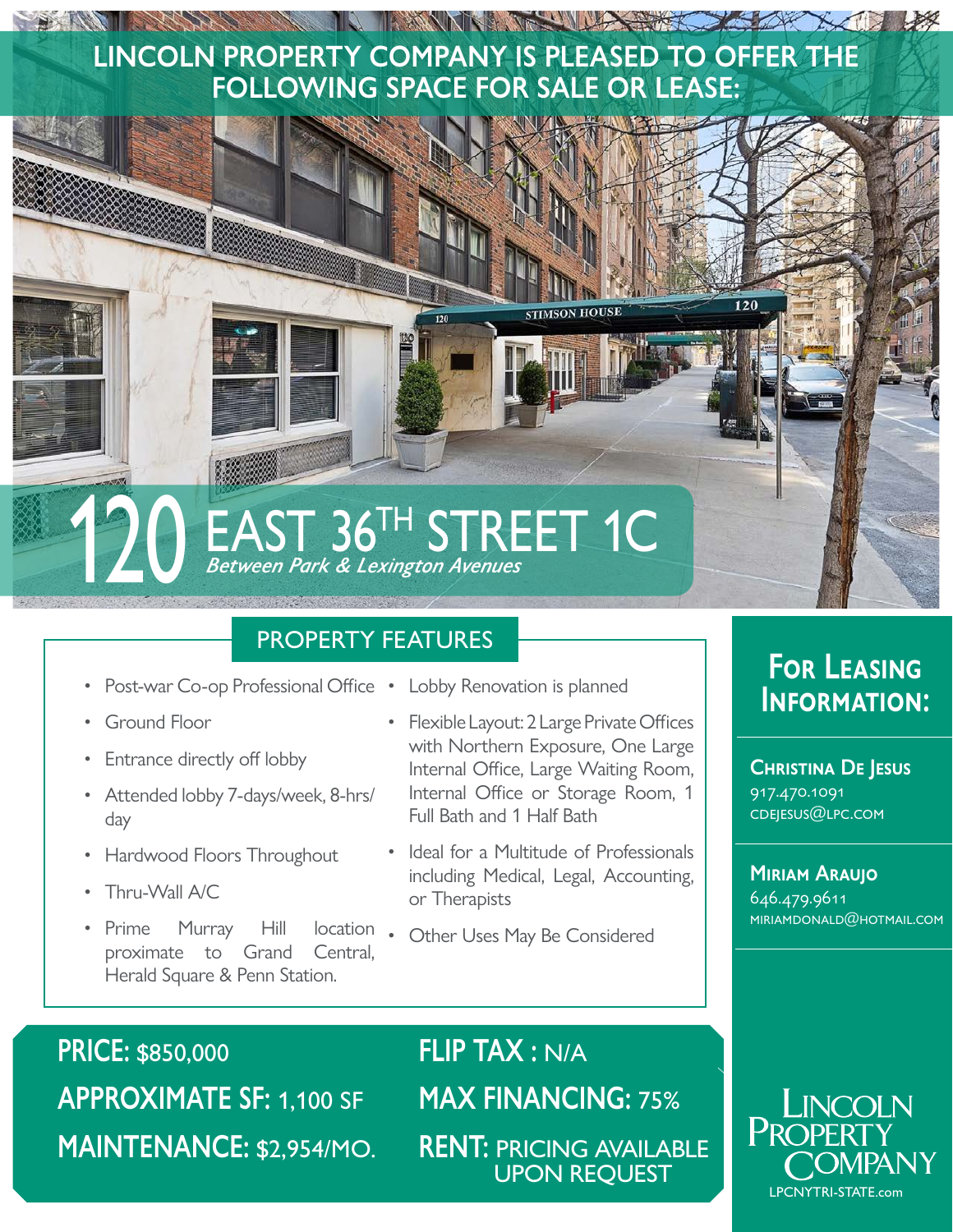# SPACE PHOTOS

**120 East 36th Street 1C • New York, NY**



For Leasing Information:

**Christina De Jesus** 917.470.1091 cdejesus@lpc.com

**Miriam Araujo** 646.479.9611 miriamdonald@hotmail.com